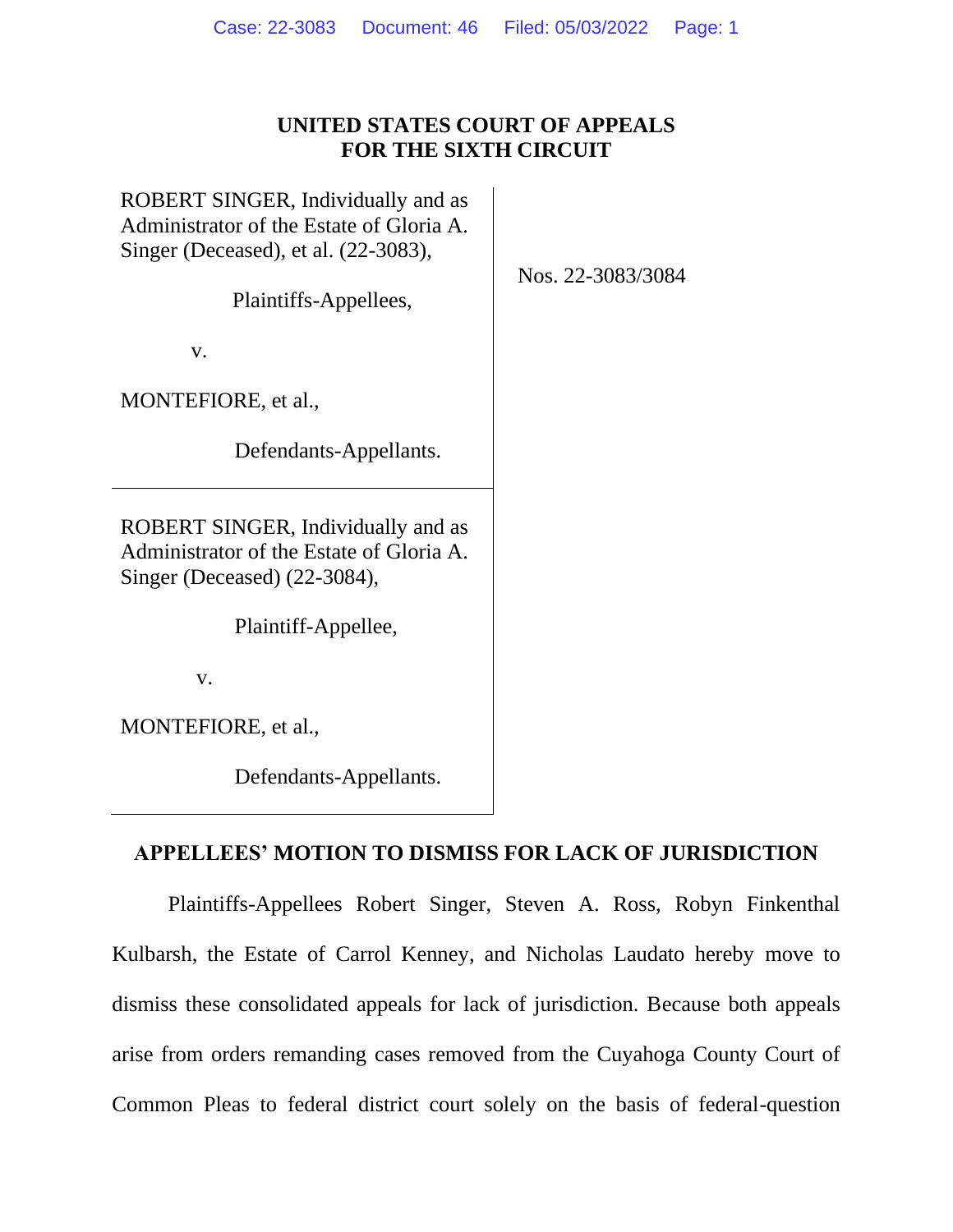jurisdiction, review of such orders is barred by 28 U.S.C. § 1447(d) and the Court should dismiss the appeals. $<sup>1</sup>$ </sup>

### **INTRODUCTION**

Cases, not claims, are removed from state court to federal court. Thus, when on November 5, 2021, some defendants filed notices of removal in each of the four Cuyahoga County cases at issue in these appeals with the consent of all defendants and satisfying all of the requirements set out in 28 U.S.C. § 1446, each of the four cases was removed in its entirety. Those notices did not invoke 28 U.S.C. § 1442 or § 1443. Since 28 U.S.C. § 1447(d) only allows review of remand orders in cases "removed pursuant to section 1442 or 1443" and these cases were not so removed, appellate review of the district court's remand order is unavailable.

The removal notices filed the following week by one of the defendants, Ariel Hyman—whose consent to removal had been provided in the earlier notice—are irrelevant. The first notices of removal divested the state court of jurisdiction, and there was nothing left for Mr. Hyman to remove the following week. In any event, the single oblique reference to 28 U.S.C.  $\S$  1442(a)(1), the federal-officer removal

 $1$  On April 4, 2022, the Court ordered Defendants-Appellants to show cause why "Appeal No. 22-3083 should not be dismissed in part for lack of jurisdiction" based on 28 U.S.C. § 1447(d). Dkt. 37-2 at 2. Because Plaintiffs-Appellees believe both appeals should be dismissed in their entirety, they have filed this motion to dismiss, in addition to a substantively identical reply to the response to the order to show cause.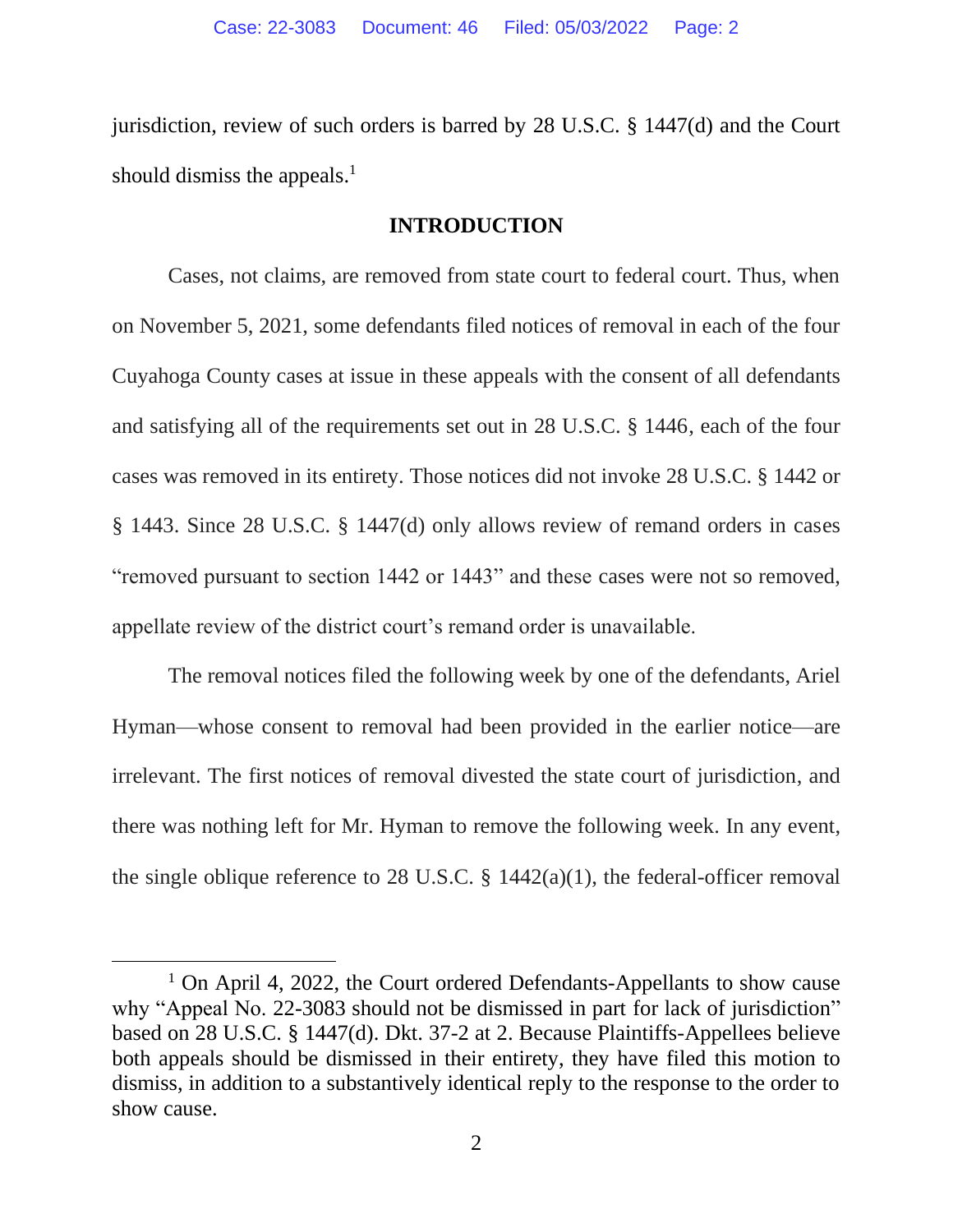statute, in the "argument" section of Mr. Hyman's notices does not render the cases "removed pursuant" to that statutory provision.

### **BACKGROUND**

These appeals arise out of four separate actions initially filed in the Cuyahoga County, Ohio Court of Common Pleas: *Singer v. Montefiore*, Cuyahoga County No. CV 21 954105; *Ross v. Montefiore*, Cuyahoga County No. CV 21 954109; *Kenney v. Montefiore*, Cuyahoga County No. CV 21 953936; and *Kulbarsh v. Montefiore*, No. CV 21 953958 (collectively the Cuyahoga County cases). Each case is brought on behalf of the estate of a resident of the Montefiore of Menorah Park nursing home in Beachwood, Ohio, who died of COVID-19 in November 2020, and each case alleges that the failure of the nursing home and individual nursing home administrators to implement adequate infection control policies at Montefiore led to the resident's death.

Each case has followed the same procedural path to this Court. First, on November 5, 2021, Defendants-Appellees Montefiore, the Montefiore Foundation, the Montefiore Home, the Montefiore Housing Corporation, and the Menorah Park Foundation ("Facility Defendants") timely removed each action to the United States District Court for the Northern District of Ohio. *See* 21-cv-2102 (*Singer*) ECF 1; 21 cv-2103 (*Ross*) ECF 1; 21-cv-2105 (*Kulbarsh*) ECF 1; 21-cv-2106 (*Kenney*) ECF 1. In each removal notice, the Facility Defendants invoked 28 U.S.C. § 1441(a), and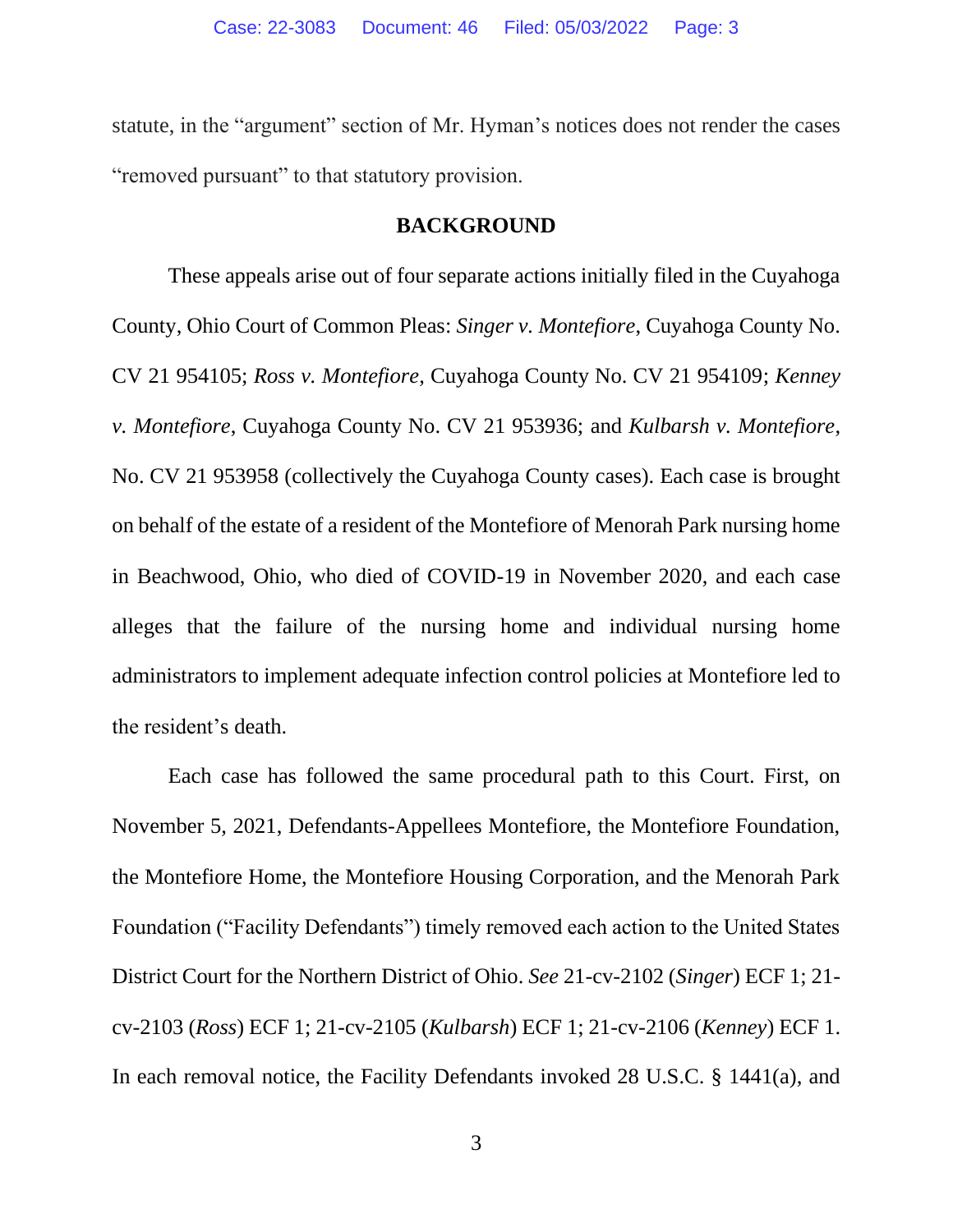asserted that removal jurisdiction was appropriate "because Plaintiff's Complaint asserts a claim 'arising under' and governed by federal law within the meaning of 28 U.S.C. § 1331." 21-cv-2102 ECF 1 ¶ 4; 21-cv-2103 ECF 1 ¶ 4; 21-cv-2105 ECF 1 ¶ 4; 21-cv-2106 ECF 1 ¶ 4. No other bases for jurisdiction were included. Each removal notice also included a statement that "Defendants Ariel S. Hyman, Tina King, and Marie Gelle consent to removal of this action to the United States District Court for the Northern District of Ohio, Eastern Division." 21-cv-2102 ECF 1 ¶ 12; 21-cv-2103 ECF 1 ¶ 12; 21-cv-2105 ECF 1 ¶ 12; 21-cv-2106 ECF 1 ¶ 12.

The following week, although the state court actions had already been removed, one of the other defendants, Ariel S. Hyman, filed notices of removal in each of the four Cuyahoga County cases. 21-cv-2120 (*Kenney*) ECF 1; 21-cv-2125 (*Kulbarsh*) ECF 1; 21-cv-2148 (*Ross*) ECF 1; 21-cv-2149 (*Singer*) ECF 1. Like the Facility Defendants, Mr. Hyman invoked 28 U.S.C. § 1441(a) as the sole basis for removal, asserting that "this case is removable under 28 U.S.C. § 1441(a) on the basis of 'original jurisdiction' because Plaintiff's Complaint asserts a claim 'arising under' and governed by federal law within the meaning of 28 U.S.C. § 1331." 21 cv-2120 ECF 1 ¶ 4; 21-cv-2125 ECF 1 ¶ 4; 21-cv-2148 ECF 1 ¶ 4; 21-cv-2149 ECF 1 ¶ 4. Under the heading "Argument and Citation to Authority," each notice repeated this assertion, stating:

This case is removable under 28 U.S.C.A. § 1441(a) on the basis of "original jurisdiction" because Plaintiff's Complaint asserts a claim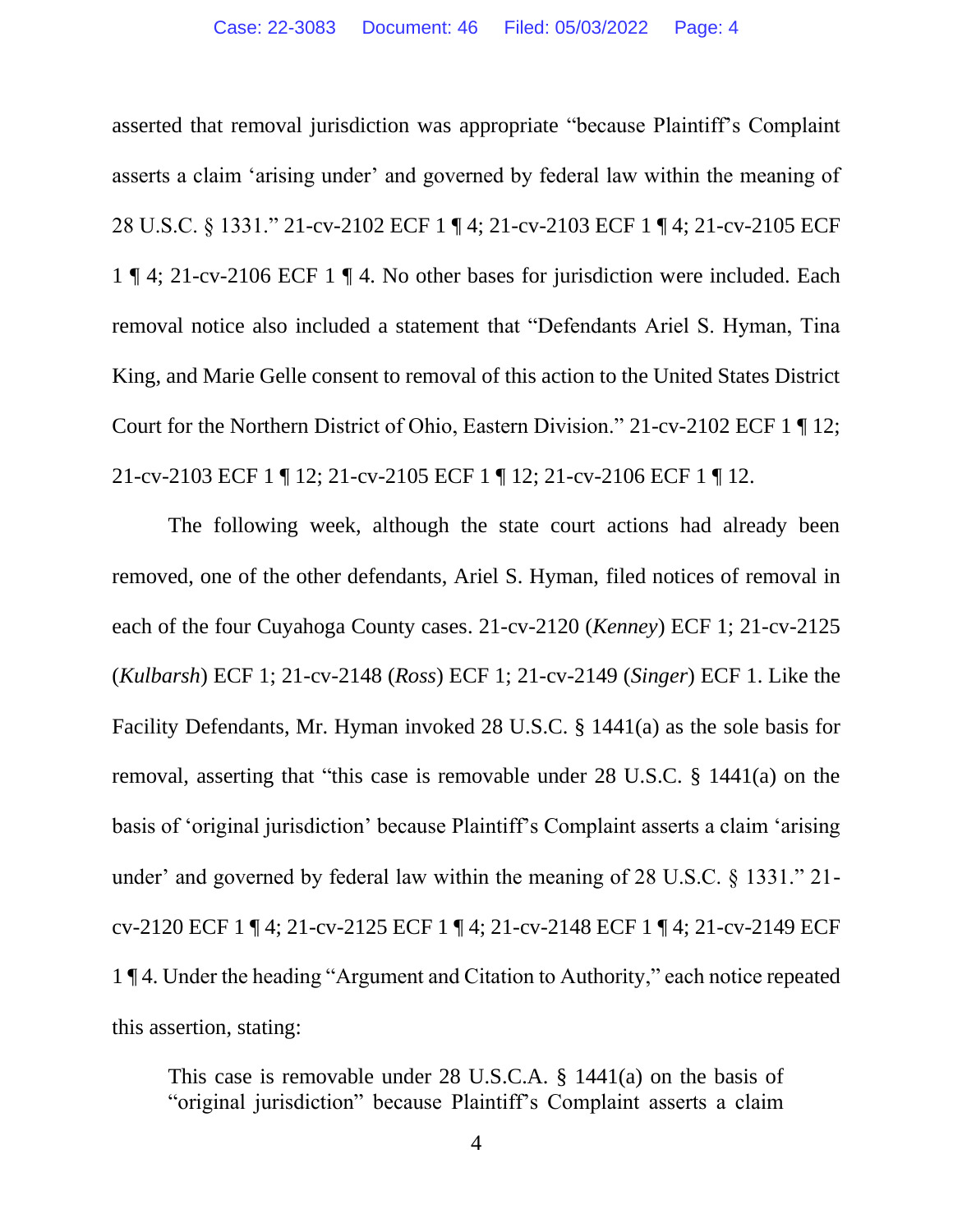"arising under" federal law within the meaning of § 1331. Original jurisdiction is also through an action pursuant to 28 U.S.C.  $\S 1442(a)(1)$ . The Court also has supplemental jurisdiction over state law claims under 28 U.S.C. § 1367.

21-cv-2120 ECF 1 ¶ 12; 21-cv-2125 ECF 1 ¶ 12; 21-cv-2148 ECF 1 ¶ 12; 21-cv-2149 ECF 1 ¶ 12. The notices also stated that "all other defendants consent to removal of this action to the United States District Court for the Northern District of Ohio, Eastern Division," and that "the Facility Defendants separately removed this action." 21-cv-2120 ECF 1 ¶ 21; 21-cv-2125 ECF 1 ¶ 21; 21-cv-2148 ECF 1 ¶ 21; 21-cv-2149 ECF 1 ¶ 21. The district court assigned new district court docket numbers to each of Mr. Hyman's notices of removal.

On November 9, 2021, the district court *sua sponte* consolidated the first five civil action numbers—the four assigned to the Facility Defendants' notices of removal (21-cv-2102, 2103, 2105, and 2106), and one assigned to one of the two notices of removal Mr. Hyman had filed prior to that date (21-cv-2120)—under the caption and docket number of the Facility Defendants' removal of the *Singe*r action. *Singer v. Montefiore*, 2021 WL 5193984, at \*1 (N.D. Ohio Nov. 9, 2021). The court also set a briefing schedule for remand motions ordered that "Plaintiffs and Defendants collectively may file only a single memorandum per side addressing the issue of remand," limited to 20 pages. *Id.* at \*1–2.

On December 6, 2021, the district court ordered 21-cv-2148, Mr. Hyman's purported removal of the *Ross* action, consolidated into the *Singer* action. *See* Dec.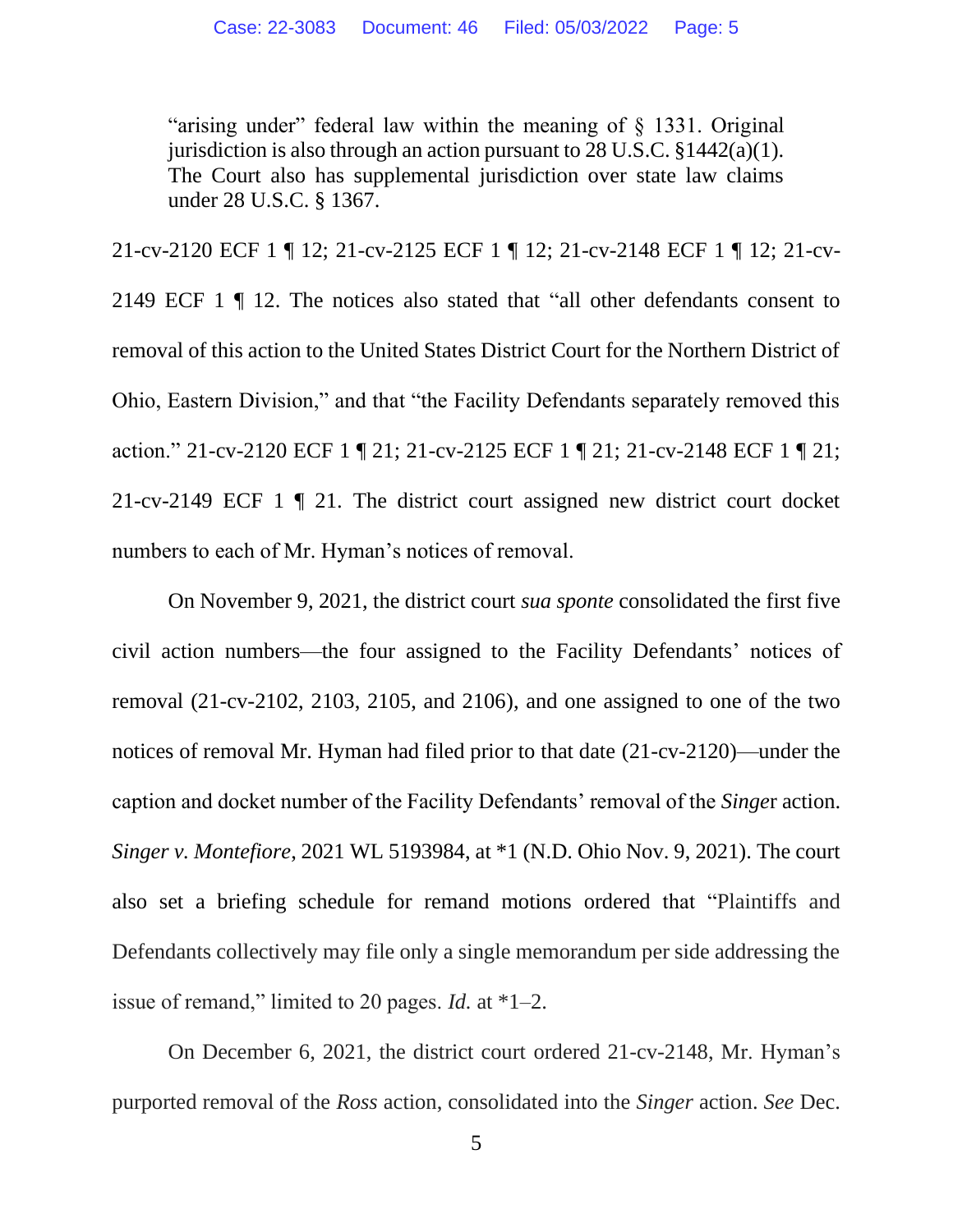6, 2021 Minute Order. Mr. Hyman's purported removals of the *Kulbarsh* and *Kenney* matters were consolidated into the *Singer* action on December 22, 2021. *See* Dec. 22, 2021 Minute Order.

On December 27, 2021, the district court granted Plaintiffs' motion to remand in the consolidated *Singer* action, and the following day, mailed a certified copy of its opinion and order of remand to the Cuyahoga County Court of Common Pleas. *Singer v. Montefiore*, 2021 WL 6111671 (Dec. 27, 2021); 21−cv−2102 ECF 21. The district court granted the motion to remand in the one docket that remained open (from Mr. Hyman's purported removal of the *Singer* case), 21-cv-2149, on January 6, 2022, expressly adopting its December 27, 2021 opinion. 21-cv-2149 ECF 22.

Defendants subsequently moved for a stay of the district court's remand orders. 21−cv−2102 ECF 23. In response, the district court vacated its judgment, reinstated the matters, recalled the papers delivered to the state court, and stayed proceedings pending appeal of the remand order to this Court. 21-cv-2012 ECF 24. Defendants then filed a notice of appeal, identifying the seven civil action numbers addressed in the December 27, 2021 district court order (Nos. 21-cv-2102, 2103, 2105, 2106, 2120, and 21-cv-2148). *See* 21-cv-2012 ECF 25. This Court assigned that appeal No. 22-3083. Defendants then filed a separate notice of appeal in the remaining civil action number, 21-cv-2149 ECF 28. This Court assigned that appeal No. 22-3084.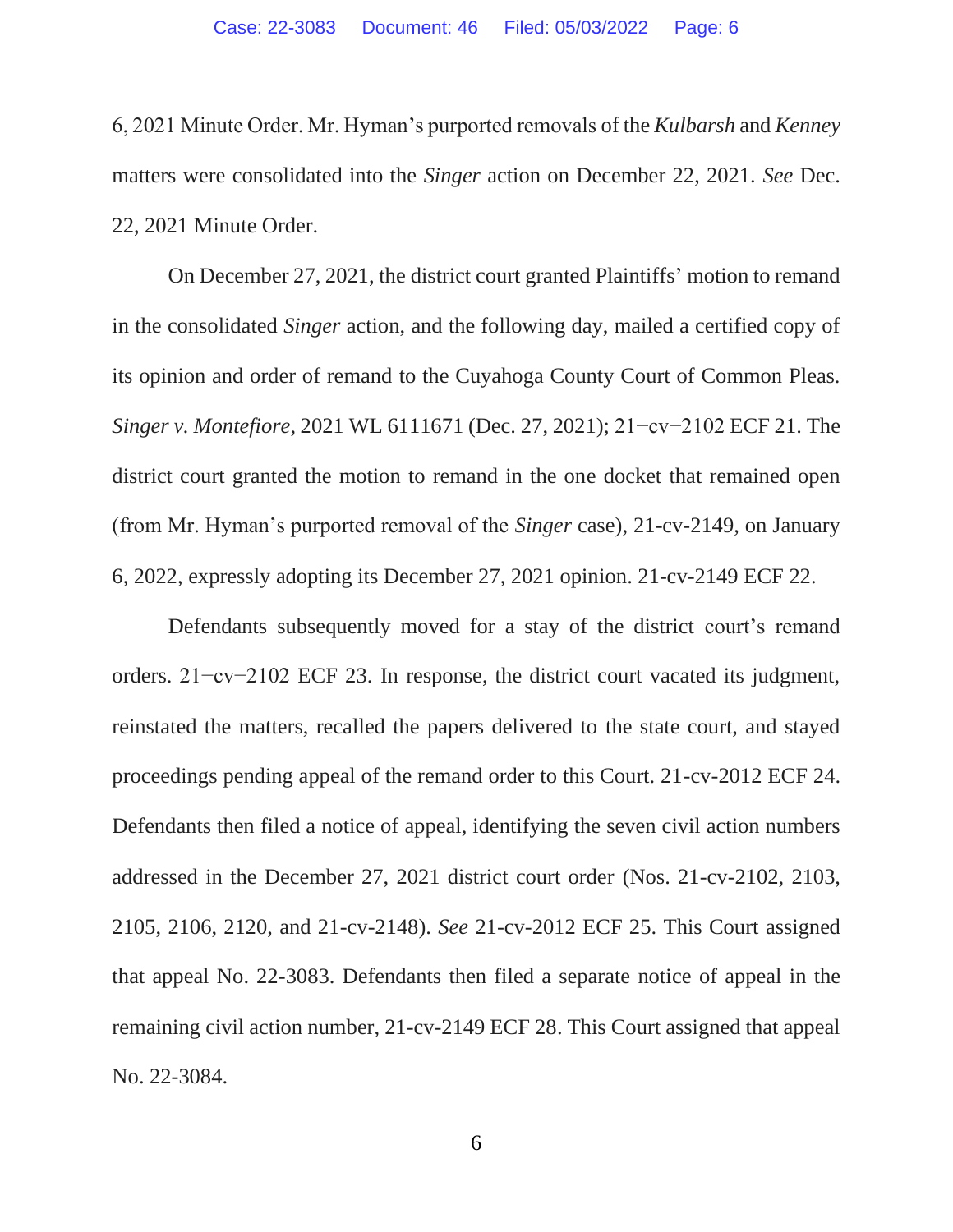On February 16, 2022, Defendants filed a motion to consolidate the two appeals. In so doing, they acknowledged that the notices of appeal from 21-cv-2102 and from 21-cv-2149 involved "the same case that was filed in and removed from state court." Dkt. 24. The Court granted the motion on February 18, 2022. The same day, the Court issued an Order to Show Cause as to why the "appeals should not be dismissed for lack of jurisdiction based on the district court's vacatur of the judgments." Dkt. 31-2 at 4. Defendants then filed a motion for clarification in the district court. *See* 21-cv-2102 ECF 29. In response, on February 23, 2022, the district court reinstated its remand order, and stayed enforcement of that order pending appellate review. *See* 21-cv-2102 ECF 30.

On March 25, 2022, Defendants filed an amended notice of appeal bearing all eight district court docket numbers. Two new appeal numbers were generated: No. 22-3268 for civil action numbers 21-cv-2102, 2103, 2105, 2106, 2120, and 21-cv-2148, and 22-3269 for civil action number 21-cv-2149.

On April 4, 2022, the Court issued an Order to Show Cause as to why "Appeal No. 22-3083 should not be dismissed in part for lack jurisdiction as to Case Nos. 1:21-cv-2102, 1:21-cv-2103, 1:21-cv-2105, and 1:21-cv-2106,"—that is, the civil actions created as a result of the Facility Defendants' November 5, 2021, notices of removal.

7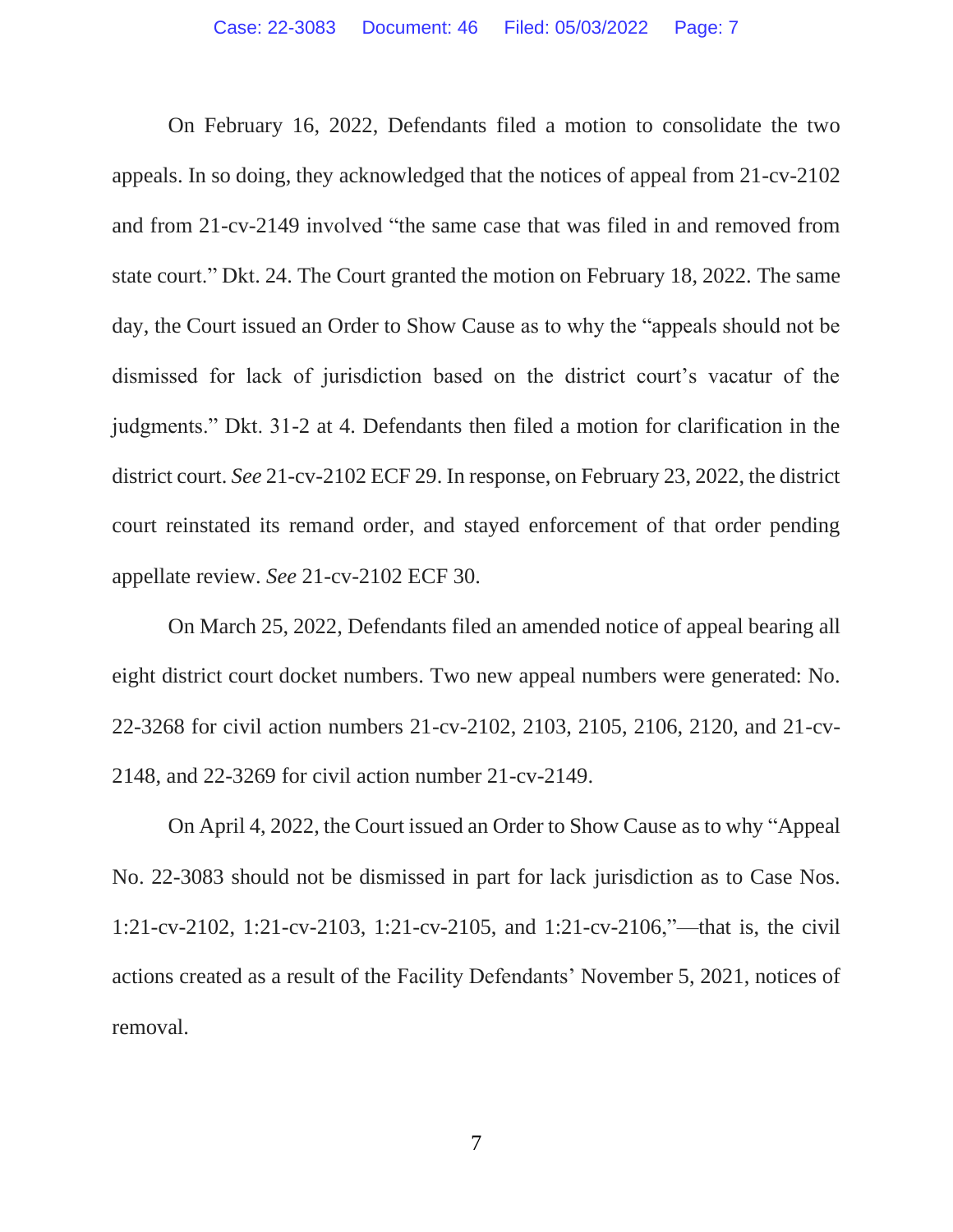#### **ARGUMENT**

# **I. Because the cases were removed in their entirety on November 5, 2021, solely on the basis of federal-question jurisdiction, the remand order is unreviewable.**

Most remand orders are not reviewable on appeal. Section 1447(d) states an exception to the general rule, though, by allowing appeal from an order "remanding a case to the State court from which it was removed pursuant to section 1442 or 1443." To qualify for the "removed pursuant to section 1442 or 1443" exception, the "defendant's notice of removal must assert the case is removable 'in accordance with or by reason of' one of those provisions." *BP P.L.C. v. Mayor & City Council of Balt.*, 141 S. Ct. 1532, 1538 (2021) (quoting Black's Law Dictionary, at 1401 (rev. 4th ed. 1968)). Section 1442 addresses federal-officer removal, and section 1443 addresses removal of certain civil rights actions.

Section 1447(d) refers to removed "cases," not claims, because, "[i]n a case where a plaintiff has sued multiple defendants in state court, an 'all for one and one for all' rule applies with respect to removal." *Esposito v. Home Depot U.S.A., Inc.*, 590 F.3d 72, 75 (1st Cir. 2009). "[O]nce the removal petition is properly filed and notice is given, the entire case is transferred to federal court, and the state court is deprived of jurisdiction unless the federal court subsequently remands it." *Seaton v. Jabe*, 992 F.2d 79, 81 (6th Cir. 1993).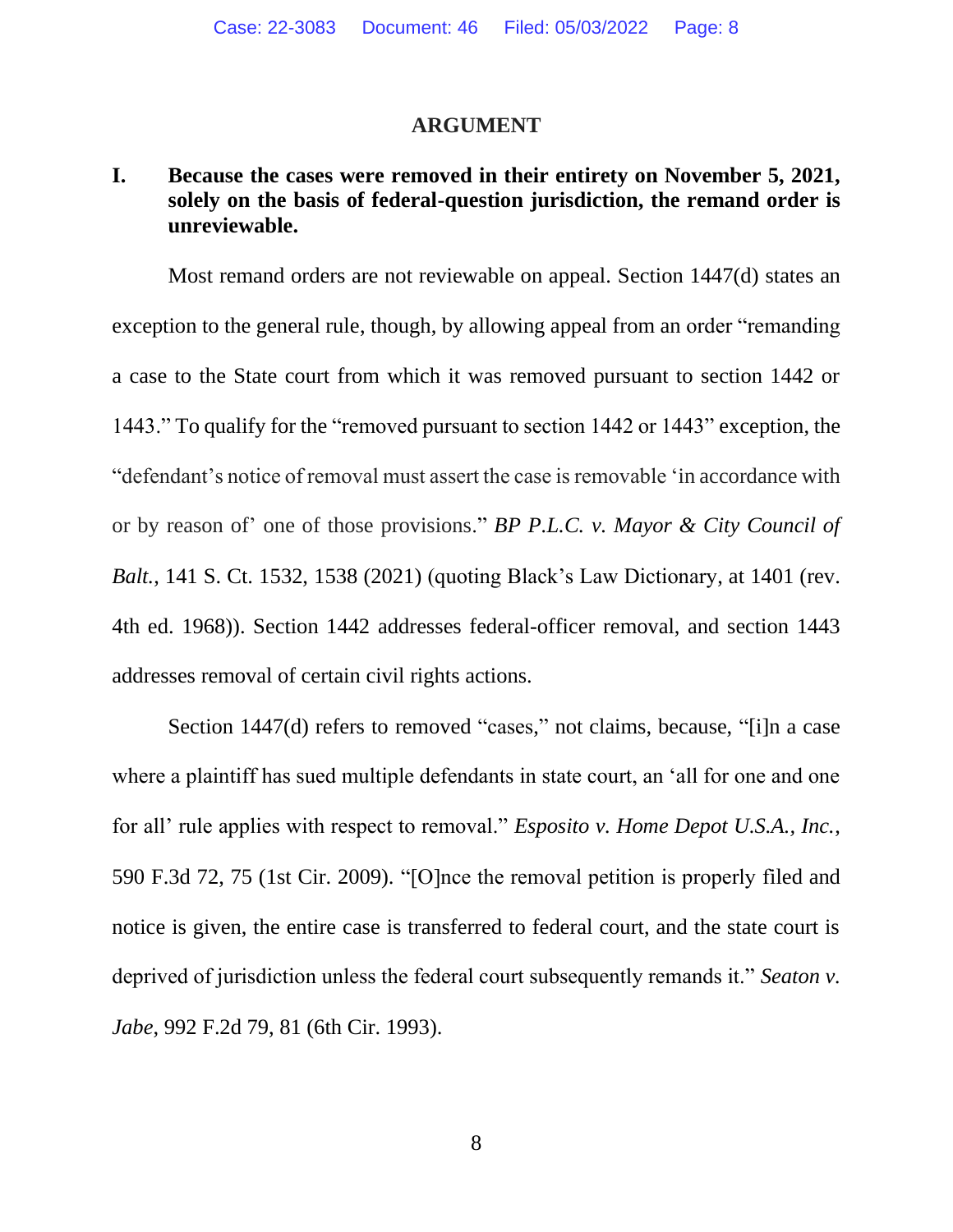Accordingly, each of the four Cuyahoga County cases was removed, in its entirety, when the Facility Defendants filed their notices of removal on November 5, 2021, with the consent of all defendants. None of the notices asserted that the case was removable "in accordance with or by reason of" either section 1442 or section 1443. Thus, the district court's order cannot be said to have remanded "a case to the State court from which it was removed pursuant to section 1442 or 1443." 28 U.S.C. § 1447(d). This Court therefore lacks appellate jurisdiction.

Appellants rely on the removal notices filed by Mr. Hyman the week after the Facility Defendants removed the four cases to the Northern District of Ohio. But a case can only be removed once (until and unless it has been remanded), and thus those notices of removal were each a nullity. *See, e.g.*, *Williams v. Equifax Info. Servs. LLC*, 359 F. Supp. 2d 1284, 1286 (M.D. Fla. 2005) ("Strict construction of 28 U.S.C. § 1446 leads this Court to the certain conclusion that the filing of only one notice of removal is contemplated."). As Mr. Hyman acknowledged in each of the notices, the cases had already been removed—the notices even cited the federal court docket numbers. *See, e.g.*, 21-cv-2120 ECF 1 ¶¶ 6, 21. There was thus no case still pending in state court for Mr. Hyman to remove. *See also* Dkt. 24 (Mot. to Consolidate) at 1 (conceding that Hyman's *Singer* notice concerned "the same case that was filed in and removed from state court" by the Facility Defendants). As one district court observed in a related case, "Hyman's consent to the 11/5/2021 removal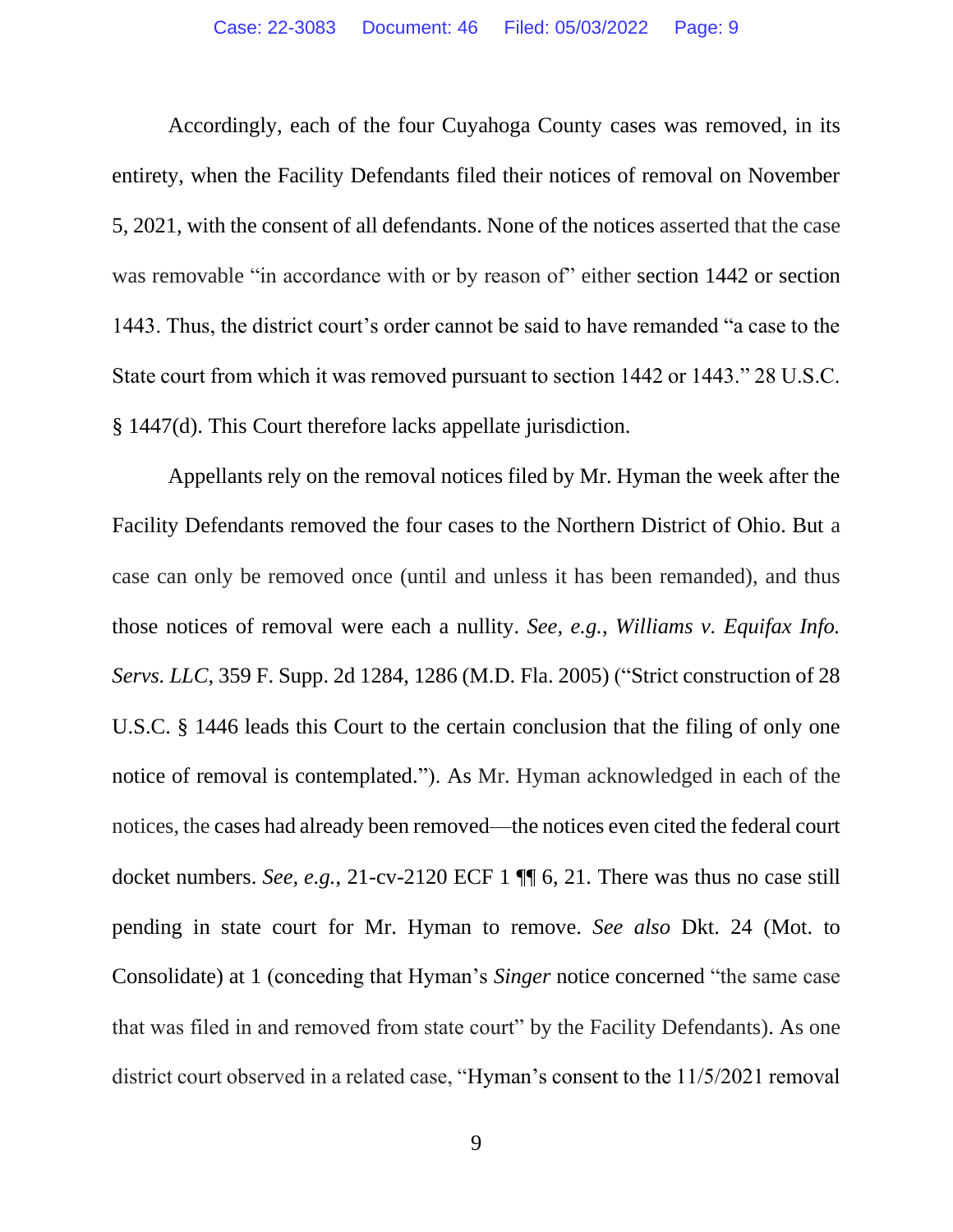implies that he consented to removal on the basis of federal question jurisdiction *only*." *Estate of Spring v. Montefiore Home*, 2022 WL 1120381, at \*6 n.2 (N.D. Ohio Apr. 14, 2022). As the "cases" had already been removed to federal court, Mr. Hyman's purported second removal was a nullity. *Cf. Balleteros v. Pocta*, 2021 WL 979240, at \*4 (E.D. Va. Mar. 16, 2021) (second notice of removal while case was pending in federal court could not cure inadequate first notice of removal).

Relying on district court decisions from outside this Circuit, Appellants suggest that *each* notice of removal was "proper and effective." Dkt. 42 at 2. Those decisions do not support Appellants here. Two of the decisions stand for the proposition that the rule of unanimity can be satisfied by, and thus removal effectuated by, either each defendant filing a separate notice of removal or a single notice of removal expressing the consent of all the defendants. *See Shaffer v. Northwestern Mutual Life Ins. Co.*, 394 F. Supp. 2d 814, 819–20 (N.D.W. Va. 2005); *Sullivan v. Leaf River Forest Prod., Inc., 791 F. Supp. 627, 629 (S.D. Miss. 1991).*<sup>2</sup>

<sup>2</sup> *Sullivan*'s holding that "the differences in defendants' removal petitions do not affect the propriety of the removal petitions," because a federal court should "consider all applicable jurisdictional grounds *sua sponte* whether or not the grounds were raised by a party to the lawsuit" in a notice of removal, is contrary to the weight of authority, which holds that a failure to raise a basis for removal in a notice of removal constitutes waiver. *See, e.g.*, *Lopez-Munoz v. Triple-S Salud, Inc.*, 754 F.3d 1, 4 (1st Cir. 2014); *Ervast v. Flexible Prods. Co.*, 346 F.3d 1007, 1012 n. 4 (11th Cir. 2013). In any event, sua sponte consideration of a ground for removal would not satisfy section 1447(d)'s requirement that the *notice of removal* must be based on section 1442 or 1443 for an appeal to lie from a remand order.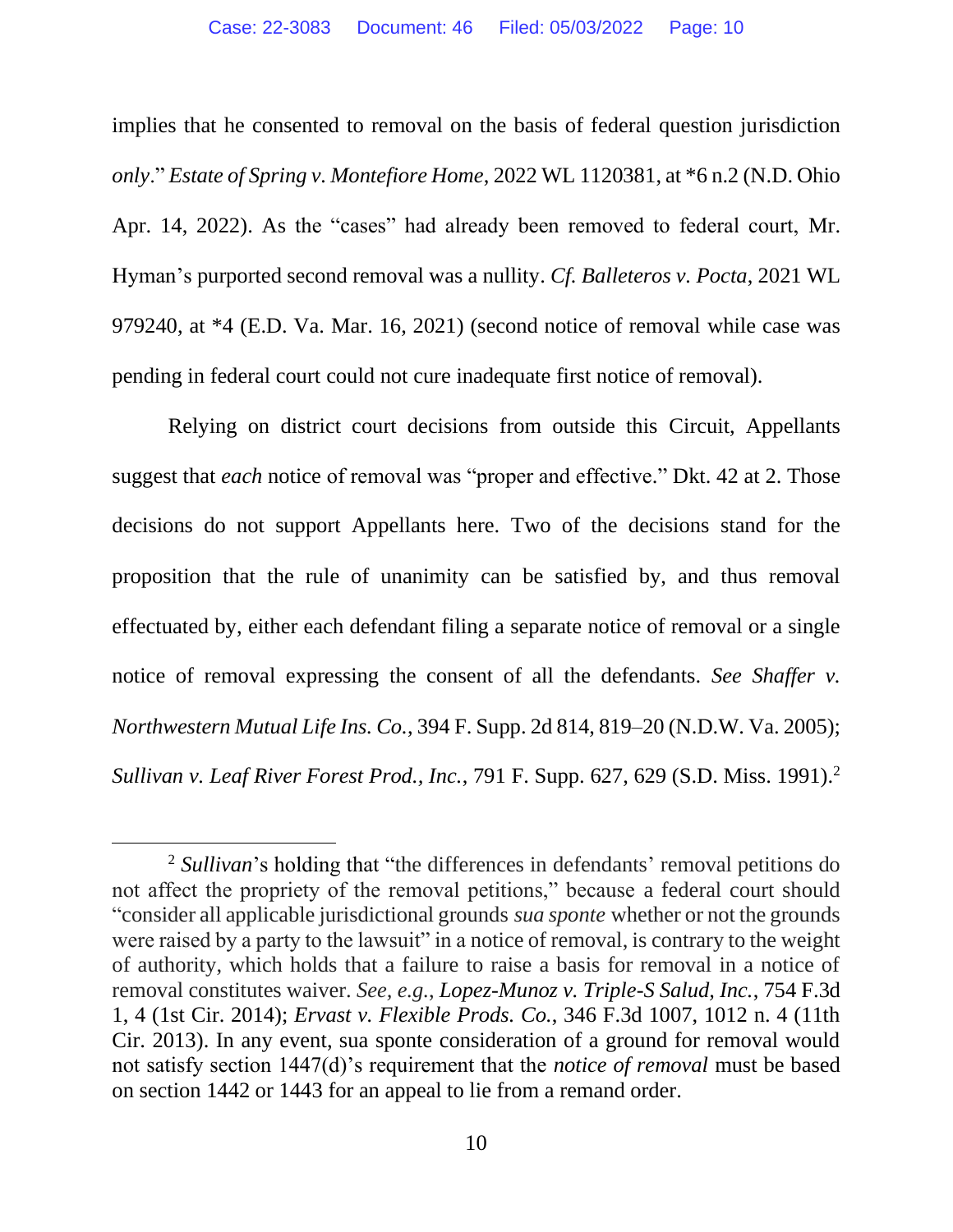Where the defendants choose the former path, removal is not effectuated until the last defendant files a separate notice of removal. Here, though, the defendants chose the latter path. And under this Court's precedent, all of the requisite elements for removal established by section 1446 were present on November 5, 2021. *See Harper v. AutoAlliance Int'l Inc.*, 392 F.3d 195, 202 (6th Cir. 2004).

The other two district court decisions cited by Appellants reflect that "a defendant seeking removal generally has the right to amend its removal petition to include either missing or imperfectly stated grounds for removal." *Muhlenbeck v. KI, LLC*, 304 F. Supp. 2d 797, 799 (E.D. Va. 2004); *Davis v. Citibank, N.A.,* No. 4:14 CV 1129 CDP, 2014 WL 6673520, at \*3 (E.D. Mo. Nov. 24, 2014). This rule is irrelevant to the circumstances here, as the defendants who filed the first removal notices never amended them. And even if one defendant could amend another defendant's notice of removal—a dubious proposition at best—Mr. Hyman did not purport to do so here.

Finally, Appellants' suggestion that the Supreme Court's decision in *BP*  means that *any order* that addresses federal-officer removal is appealable in its entirety, Dkt. 42 at 3–4, misstates the holding of that case and the plain text of section 1447(d). Neither the decision nor the statute state that appellate review is available any time a party references in proceedings, or a district court addresses, jurisdiction under section 1442 or 1443. Rather, a remand order is reviewable in its entirety only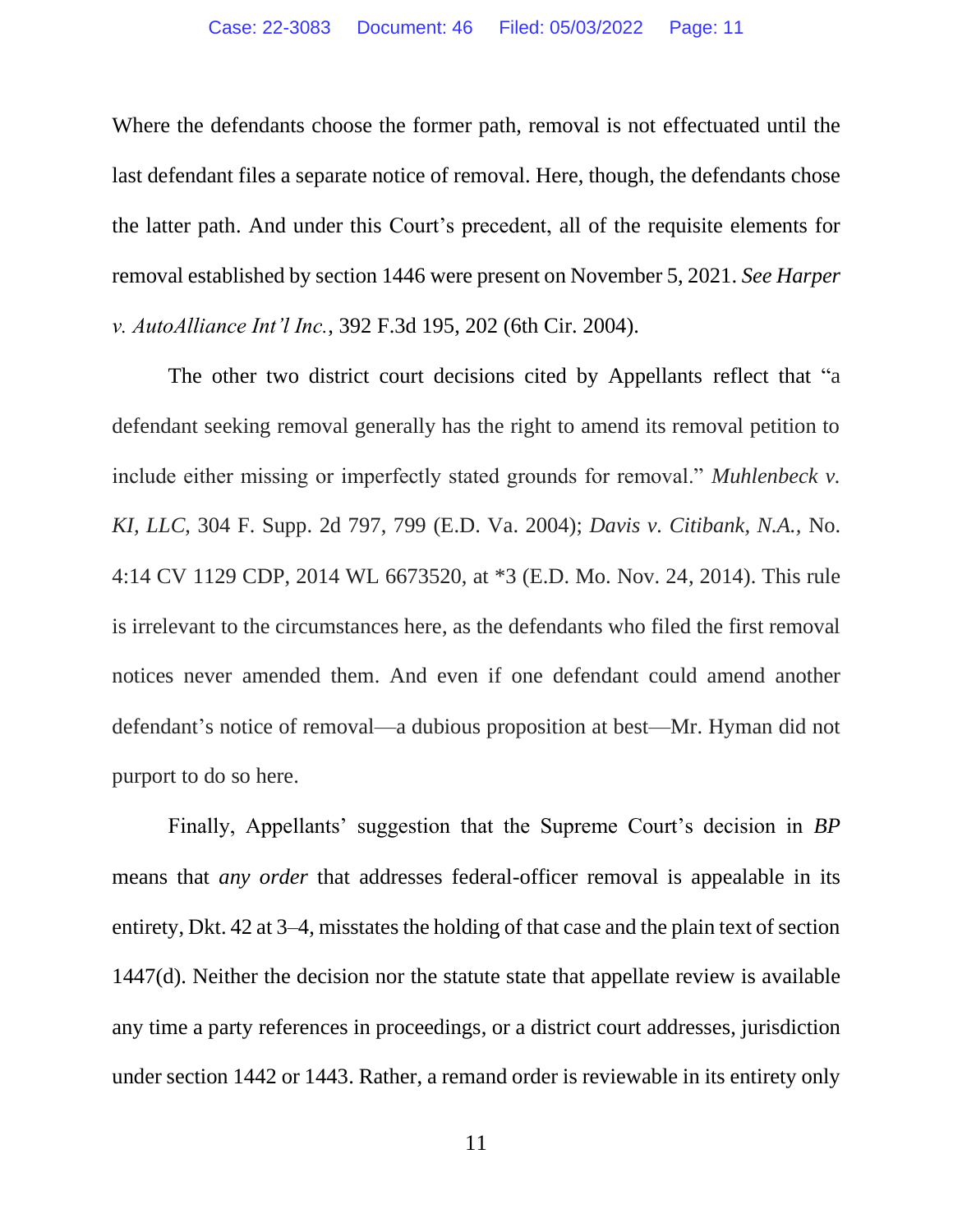where a defendant "assert[ed] the case is removable 'in accordance with or by reason' of" section 1442 or 1443" in the notice of removal that brought the case from state to federal court. *BP*, 141 S. Ct. at 1538. None of the November 5, 2021 notices of removal invoked federal officer removal, and thus there is no appellate jurisdiction. *Cf. Wood v. Crane Co.*, 764 F.3d 316, 325 (4th Cir. 2014) (declining to consider section 1442 as a basis for removal where defendant had "made a strategic decision not to assert" that basis in notice).

## **II. Mr. Hyman did not purport to remove the cases pursuant to section 1442 or 1443.**

In addition to the fact that Mr. Hyman's removal notices had no effect because the cases were no longer pending in state court when they were filed, those notices cannot be the basis for appellate jurisdiction, as none "assert[ed] the case is removable 'in accordance with or by reason of'" section 1442 or 1443, as *BP*  requires for the exception to section 1447(d)'s bar on review to apply. *See* 141 S. Ct. at 1538; *see also* 28 U.S.C. § 1446(a) (requiring a notice of removal to contain "a short and plain statement of the grounds for removal").

Like the Facility Defendants' notices, Mr. Hyman's notices (twice) stated that "[t]his case is removable under 28 U.S.C. § 1441(a)," which provides for removal of certain cases within the original jurisdiction of the federal courts; the notices invoked federal-question jurisdiction pursuant to 28 U.S.C. § 1331 as the claimed basis for original jurisdiction. *See, e.g.*, 21-cv-2120 ECF 1 ¶¶ 4, 12. The notices went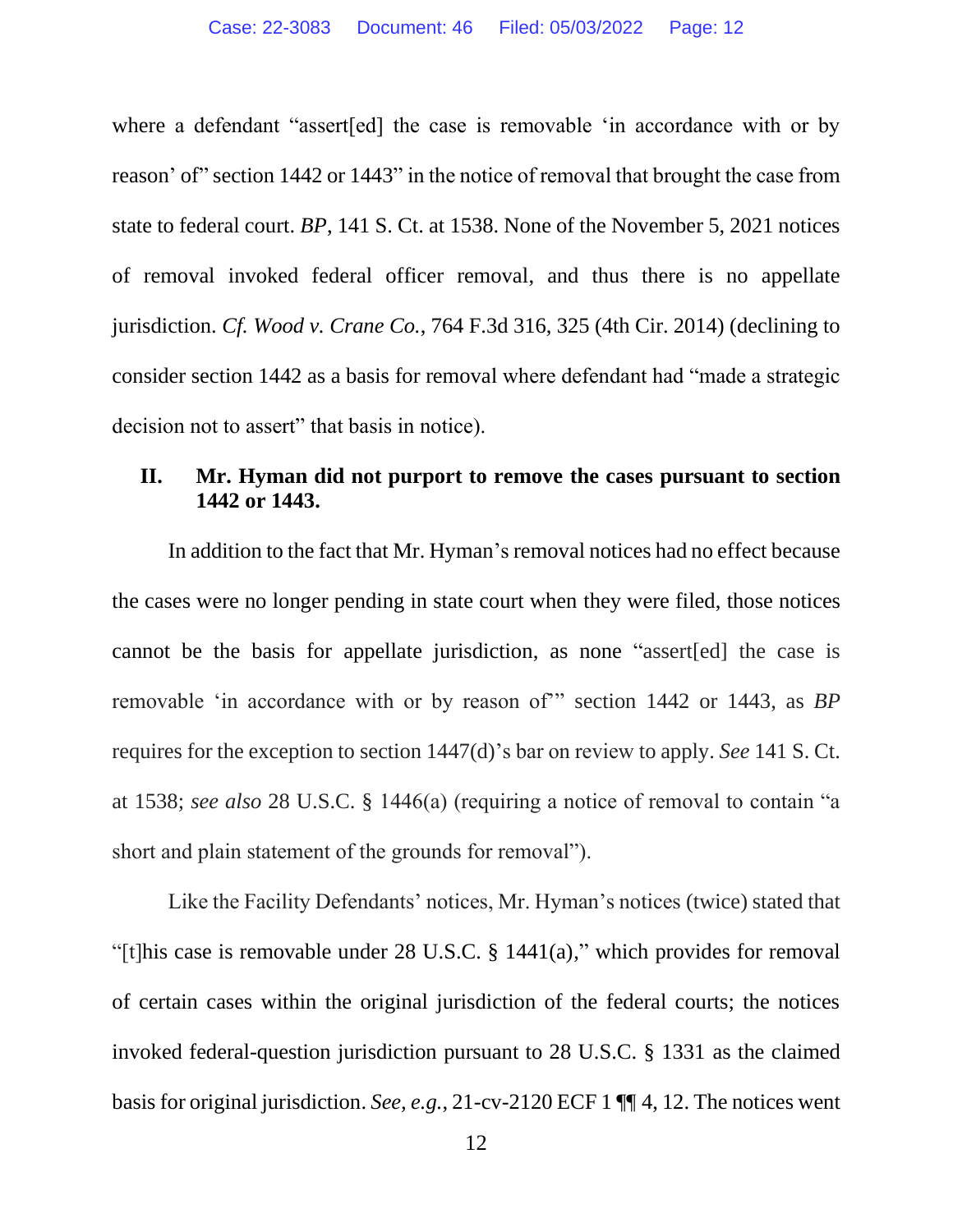on to address, in detail, their theory of federal-question jurisdiction—complete preemption—before concluding:

Therefore, Plaintiff's Complaint invokes a federal question for which the governing federal law "completely preempts" Plaintiff's state law claims, and removal is proper under 28 U.S.C. § 1441(a).

In contrast to the three explicit assertions that the case was removable under 28 U.S.C. § 1441(a), the removal notices made only a passing reference to section 1442(a)(1) in the section entitled "Argument and Citation to Authority," stating that "Original jurisdiction is also through an action pursuant to 28 U.S.C. § 1442(a)(1)."

This reference to section  $1442(a)(1)$  does not mean that the case was removed pursuant to that statute. As one district court noted in addressing the same language in another case, "Hyman's sole mention of  $\S$  1442(a) in his Notice is nearly impossible to parse." *Spring*, 2022 WL 1120381, at \*6 n.2. To the extent it is intelligible, the sentence in the notices citing section 1442(a) refers to that provision (incorrectly) only as a basis for "original jurisdiction" under section 1441(a)(1). Original jurisdiction, of course, is a distinct concept from *removal* jurisdiction, which is all that section 1442(a) provides. Here, as a basis of removability—which is the relevant inquiry under the standard adopted by the Supreme Court in *BP*—Mr. Hyman's notice of removal solely invoked section 1441(a). *Cf. County of San Mateo v. Chevron Corp.*, \_\_ F.4th \_\_, 2022 WL 1151275, at \*18 n.23 (9th Cir. Apr. 19, 2022) (holding that a "reference to 'federal common law'" in notice of removal was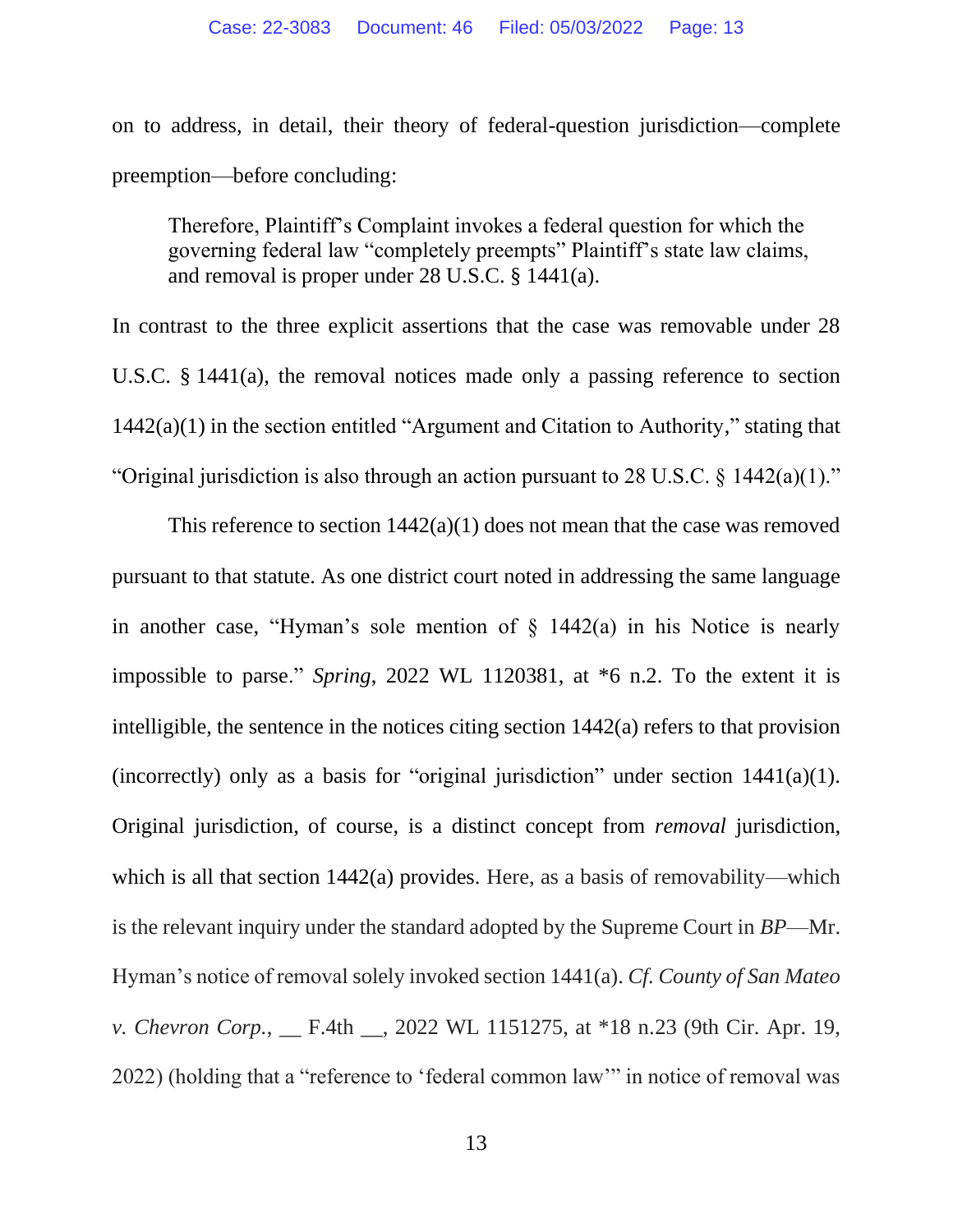insufficient to invoke admiralty jurisdiction); *Sonoma Falls Developers, LLC v. Nev. Gold & Casinos, Inc.*, 272 F. Supp. 2d 919, 925 (N.D. Cal. 2003) (finding notice of removal did not invoke federal-question jurisdiction where it explicitly invoked diversity as basis for removal jurisdiction and merely referenced a federal statute in "background and facts" section of notice); *Thompson v. Gulf Stream Coach, Inc.*, 2007 WL 2413108, at \*2–3 (W.D. Mich. Aug. 21, 2007) (holding notice did not invoke federal-question jurisdiction where it explicitly cited diversity as the basis for removal). Accordingly, his notices (in any event ineffective because the cases were already removed) did not render these cases "removed pursuant to" section 1442, and the exception to section 1447(d)'s reviewability bar does not apply.

### **CONCLUSION**

For the foregoing reasons, Plaintiffs-Appellees respectfully request the Court dismiss the appeals in their entirety for lack of jurisdiction.

May 3, 2022 Respectfully submitted,

s/ Adam R. Pulver Adam R. Pulver Allison M. Zieve Scott L. Nelson PUBLIC CITIZEN LITIGATION GROUP 1600 20th Street NW Washington, DC 20009 (202) 588-7790 apulver@citizen.org

*Counsel for Appellees*